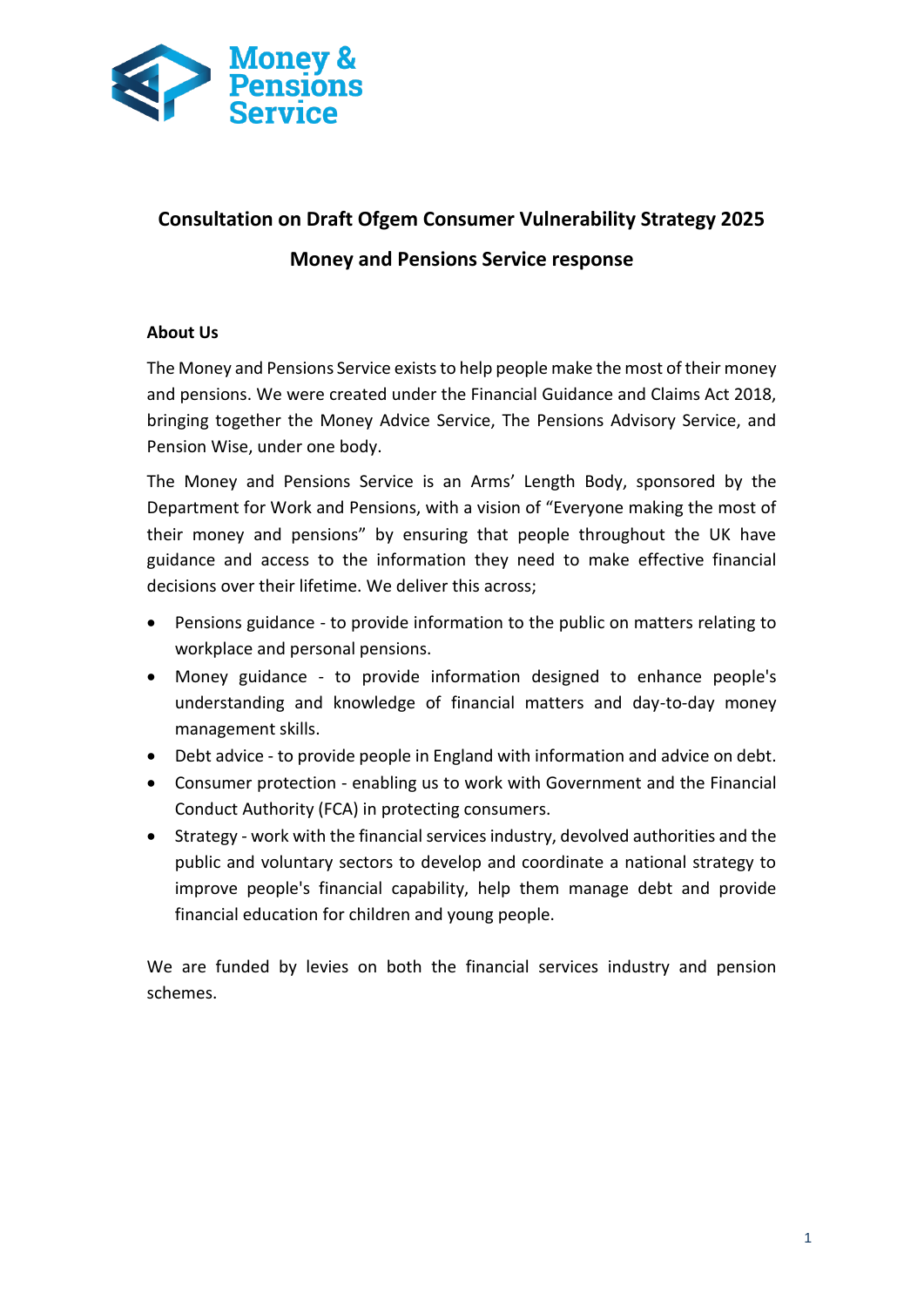

## **Executive Summary**

- The cost of gas and electricity supply is significant for consumers, so that it is critical that energy suppliers identify and support those who are vulnerable in relation to energy supply.
- The relative cost of energy and the complexity of the market and products mean that consumers with lower levels of financial capability are particularly vulnerable in relation to this market and should be considered as part of Ofgem's approach.
- The Money and Pensions Service defines financial capability as the ability to manage money well – both day-to-day and through significant life events and see this as a key driver of consumers' financial wellbeing – that is the ability to meet all their current commitments, without undue stress, and the resilience to cope with future income or expenditure shocks.
- Our Financial Capability Survey assesses the financial capability of the UK population and has developed a segmentation model that allows us to understand the characteristics of those consumers with lowest levels of financial capability. We believe this would be helpful for Ofgem to understand low financial capability as a driver of vulnerability in energy supply.
- The relative importance of energy costs in household budget means that 25% of those consumers who seek debt advice have a debt in gas or electricity and this figure has grown significantly over the last two years.
- There is significant potential for energy suppliers to improve outcomes for customers in financial difficulties by referring them to independent debt advice as early as possible, and to adopt creditor best practice to improve the experiences of those consumers. There is also significant opportunity to work with MaPS to develop preventative tools and guidance to support some consumers who are struggling before they get into financial difficulty.
- MaPS has worked with the debt advice sector to develop a Standard Financial Statement for creditors to adopt a consistent approach to recognising income and expenditure when a consumer seeks debt advice and to enter into some form or repayment arrangement. This has had little take up in the energy supply market and there is significant opportunity for Ofgem to encourage energy supplier to adopt existing creditor best practice to improve experiences and outcomes for consumers in difficulties.
- As the arms-length body of government funded to lead the debt advice strategy, we would welcome the opportunity to work closely with Ofgem in their review of the Ability to Pay principles and of self disconnection.

## **Detailed responses to questions:**

We have focused our response on questions 1 and 4 that relate to the Money and Pensions Service's remit and where we have expertise to bring to the subject.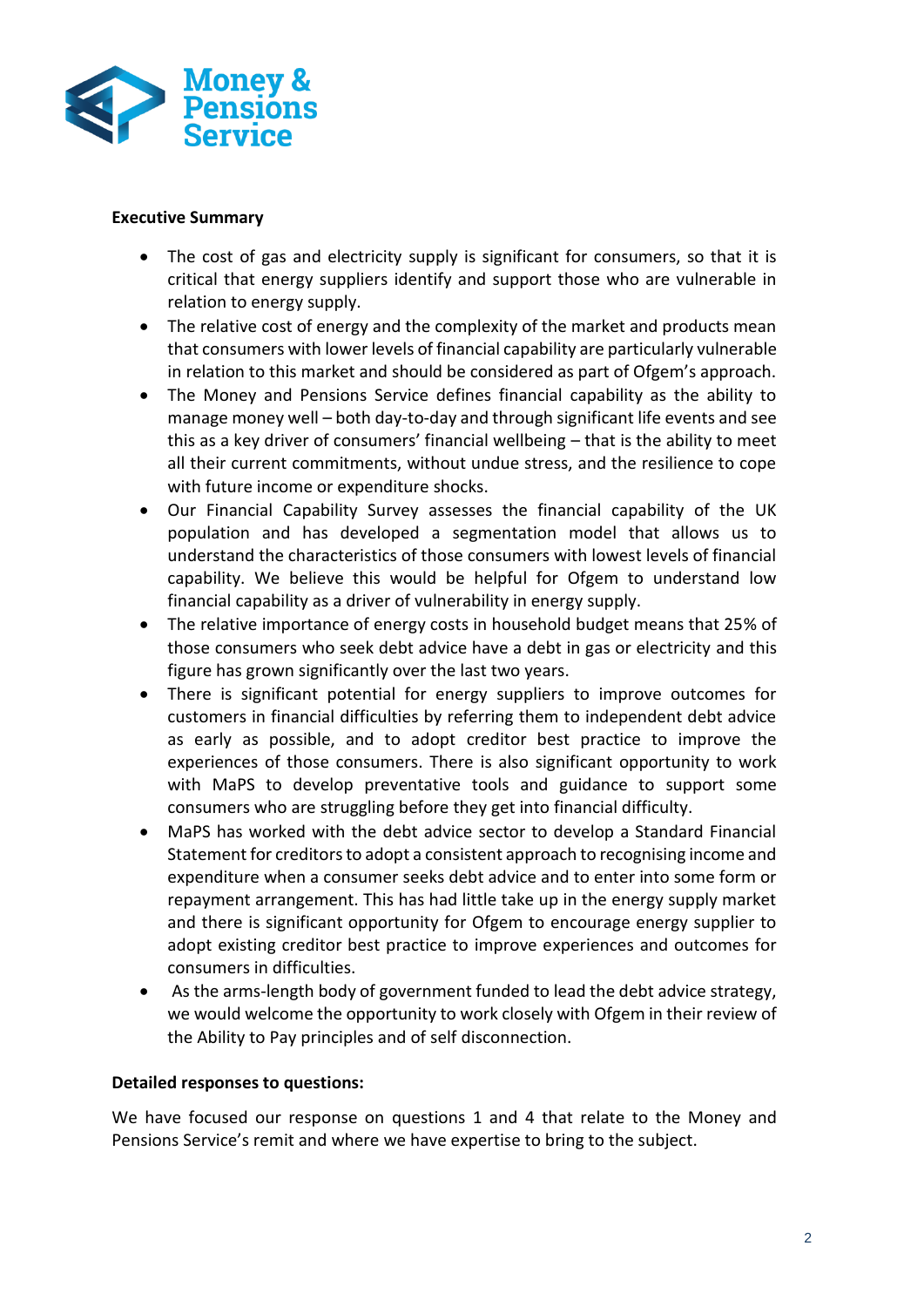

**.** 

**Question 1: Do you agree with the five priority themes and the outcomes we will aim for?**

# **Priority Theme 1: Improving the identification of vulnerability and the smart use of data**

We would support this as an important priority theme, with a need to recognise those whose vulnerability makes them particularly dependent on energy or/and particularly vulnerable to detriment in relation to energy, and ensure that they are recognised and their needs are met by suppliers in every interaction. The pilot project to share priority services register (PSR) information between a distributor and an energy supplier must be evaluated and rolled out more widely as soon as reasonably possible to improve levels of PSR registrations in both types of companies, but it is also critical that those records are kept up to date and monitored regularly. As recognised by Ofgem, this will rely on the quality of training of all front line advisers to identify where a customer has a characteristic or is in a situation that would make them vulnerable in relation to their use of energy.

The 2017 report commissioned by Energy UK and the Money Advice Trust on "Vulnerability, mental health, and the energy sector: a guide to help identify and support consumers<sup>"1</sup> sets out a range of tools to allow frontline advisers to identify customers in vulnerable circumstances, and whilst this referred particularly to customers with mental health conditions, it offers significant learning opportunities for other areas of vulnerability.

There are particular challenges in relation to consumers who are vulnerable due to affordability or over indebtedness issues, and it is also important for suppliers to seek to understand the needs of those consumers and how to identify them early and provide support where possible before they fall into serious financial difficulties.

The Money and Pensions Service takes a view that low financial capability is also both a result of some types of vulnerability, for someone with a cognitive impairment for example, and in itself will mean that someone is more vulnerable in relation to markets, by being unable to secure the best deals for example or managing their money. We define financial capability as the ability to manage money well – both dayto-day and through significant life events and see this as a key driver of consumers' financial wellbeing – that is the ability to meet all their current commitments, without undue stress, and the resilience to cope with future income or expenditure shocks.

In recognition of the fact that many customers will not disclose their financial vulnerability to their supplier, there is a significant opportunity for energy suppliers to offer more proactive preventative support to their customers who may be struggling. The Money and

<sup>1</sup> [http://www.bris.ac.uk/media-library/sites/geography/pfrc/pfrc1708\\_vulnerability-energy](http://www.bris.ac.uk/media-library/sites/geography/pfrc/pfrc1708_vulnerability-energy-sector.pdf)[sector.pdf](http://www.bris.ac.uk/media-library/sites/geography/pfrc/pfrc1708_vulnerability-energy-sector.pdf)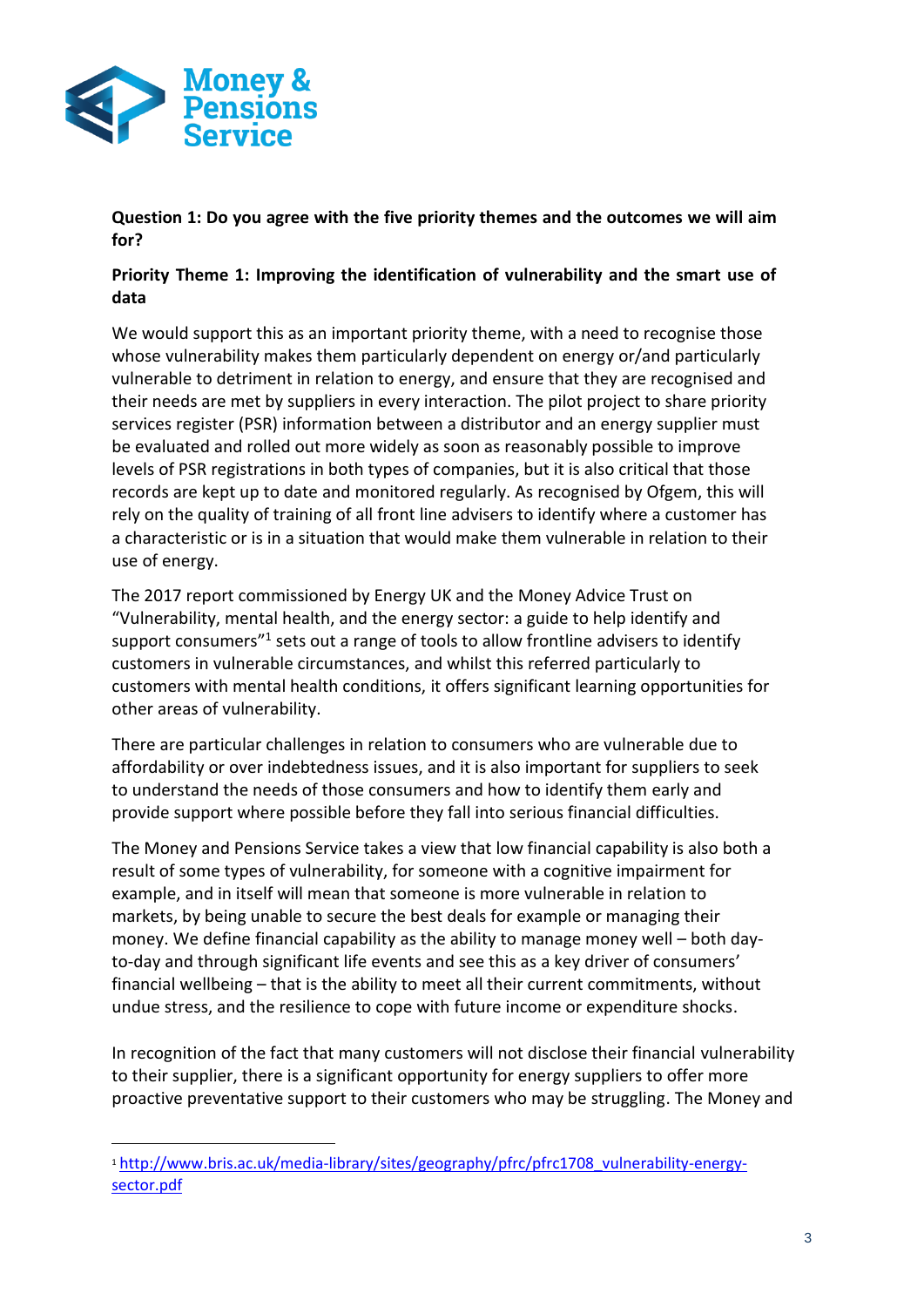

Pension Service can work with energy suppliers to develop a dedicated money guidance hub within their customer facing websites to help their customers manage their money and improve their financial capability. We can provide free editorial, tools and videos, that can be embedded into suppliers' website pages to help support and educate customers, directed to this through website navigation and any direct customer communication channels such as email, printed guides and statements.

We recommend that such guidance should be a combination of support material for the immediate issues, and advice that aims to address longer term financial capability. For example, guidance on debt, paying bills and budgeting, with financial capability guidance on building a savings buffer, plans to cope with life events and improving numeracy. There is significant opportunity for energy suppliers to work with us in this way to support their customers to avoid financial difficulties and we would welcome an approach by any supplier to work in partnership to develop a hub that would work for them.

The suggestion to consider the use of data across regulated markets to enable more holistic and targeted support for consumers in vulnerable circumstances is one we would welcome whilst also asking Ofgem to be mindful that some of the most vulnerable consumers are often the least digitally engaged. The increasing use of digital solutions to secure the best energy deal and secure the greatest benefits from an energy account risks creating advantages for more engaged consumers at the expense of those who are less so, and all solutions that rely on digital access need to be carefully evaluated for their impact on such consumers.

The Lloyds Bank Digital Consumer Index 2019<sup>2</sup> found that 11.9 million people (22%) do not have the Essential Digital Skills needed for day-to-day life in the UK, and that a further 19% have very low levels of basic skill. They found that whilst almost half of the Offline (48%) are under 60 years old, challenging the assumption that the Offline are mostly elderly, nearly half of Offline people (47%) come from a low income householdsincluding 16% of benefits claimants.

## **Priority Theme 2: Supporting those struggling with their bills**

-

Our latest data on MaPS funded debt advice<sup>3</sup> provision found that energy debts were the fourth and fifth most prevalent for those presenting for debt advice, who would typically

<sup>&</sup>lt;sup>2</sup> [https://www.lloydsbank.com/assets/media/pdfs/banking\\_with\\_us/whats-happening/LB-](https://www.lloydsbank.com/assets/media/pdfs/banking_with_us/whats-happening/LB-Consumer-Digital-Index-2019-Report.pdf)[Consumer-Digital-Index-2019-Report.pdf](https://www.lloydsbank.com/assets/media/pdfs/banking_with_us/whats-happening/LB-Consumer-Digital-Index-2019-Report.pdf)

<sup>&</sup>lt;sup>3</sup> Debt Advice Evaluation Tracking Survey. Cover clients who received advice from Citizens Advice, East Midlands Money Advice, Greater Merseyside Money Advice Partnership, Money Advice West and Capitalise The data was collected between September 2017 and July 2018 based on advice provision in England and Wales between April 2017 and March 2018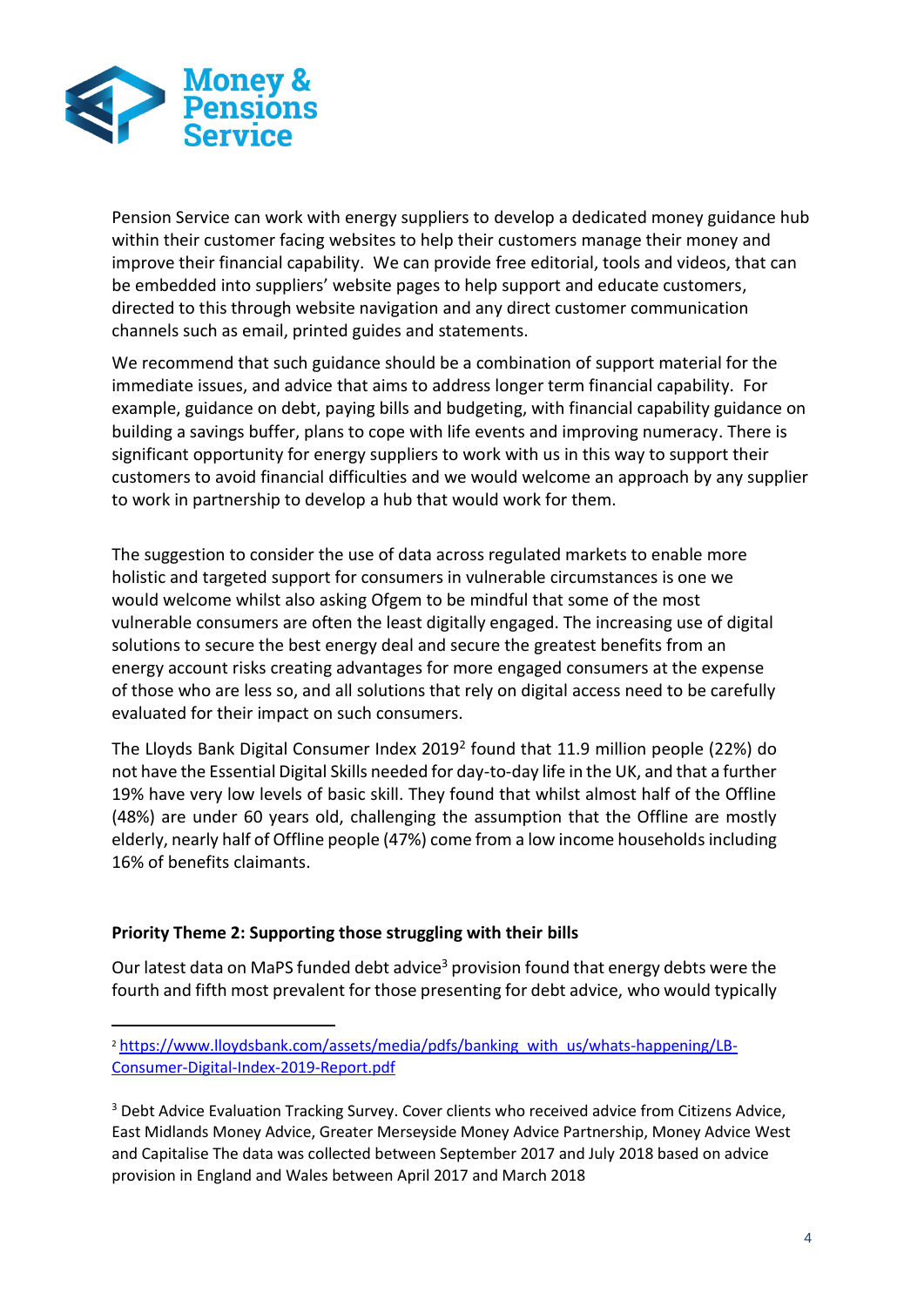

-

be presenting with a range of debts, and that overall 25 % of people were presenting with either a gas or electricity debt.

| Bills behind on (Base: All Respondents who have fallen |                 |
|--------------------------------------------------------|-----------------|
| behind or missed payments)                             | 2017/18 clients |
| Rent                                                   | 35%             |
| <b>Council Tax</b>                                     | 34%             |
| Water bill                                             | 25%             |
| <b>Electricity bill</b>                                | 22%             |
| <b>Gas bill</b>                                        | 21%             |
| Personal credit card                                   | 20%             |
| Mobile phone bill                                      | 8%              |
| Personal loan from a bank or building society          | 7%              |
| <b>TV licence</b>                                      | 6%              |
| Goods bought on mail order / catalogue credit          | 6%              |
| Overdraft from a bank or building society              | 5%              |
| Telephone (landline) bill                              | 4%              |
| Payday loan                                            | 4%              |
| Loan from a door to door lender / Home credit (e.g.    |                 |
| Provident)                                             | 4%              |
| Mortgage                                               | 4%              |
| Overpayment of benefits or tax credits                 | 3%              |
| Car finance/insurance                                  | 2%              |
| Tax debts                                              | 2%              |
| Store card                                             | 2%              |
| Internet access bill                                   | 2%              |
| Court fines                                            | 1%              |
| Satellite or cable television                          | 1%              |
| Goods bought on hire purchase                          | 1%              |
| Loan from a friend or family member                    | 1%              |
| Family / child maintenance payments                    | 1%              |
| Loan from a pawnbroker                                 | 0               |
| Other (please specify)                                 | 11%             |
| Don't know/None of these                               | 2%              |
| Priority bills                                         | 73%             |
| Non-priority bills                                     | 62%             |

The table also demonstrates that the majority of those presenting for debt advice, 73%, have priority debts, those that carry the most serious consequences for debtors if they do not pay them. These debts are more complex to resolve, as relating to essential services and with less capacity to change spending behavior in the long run and are indicators of a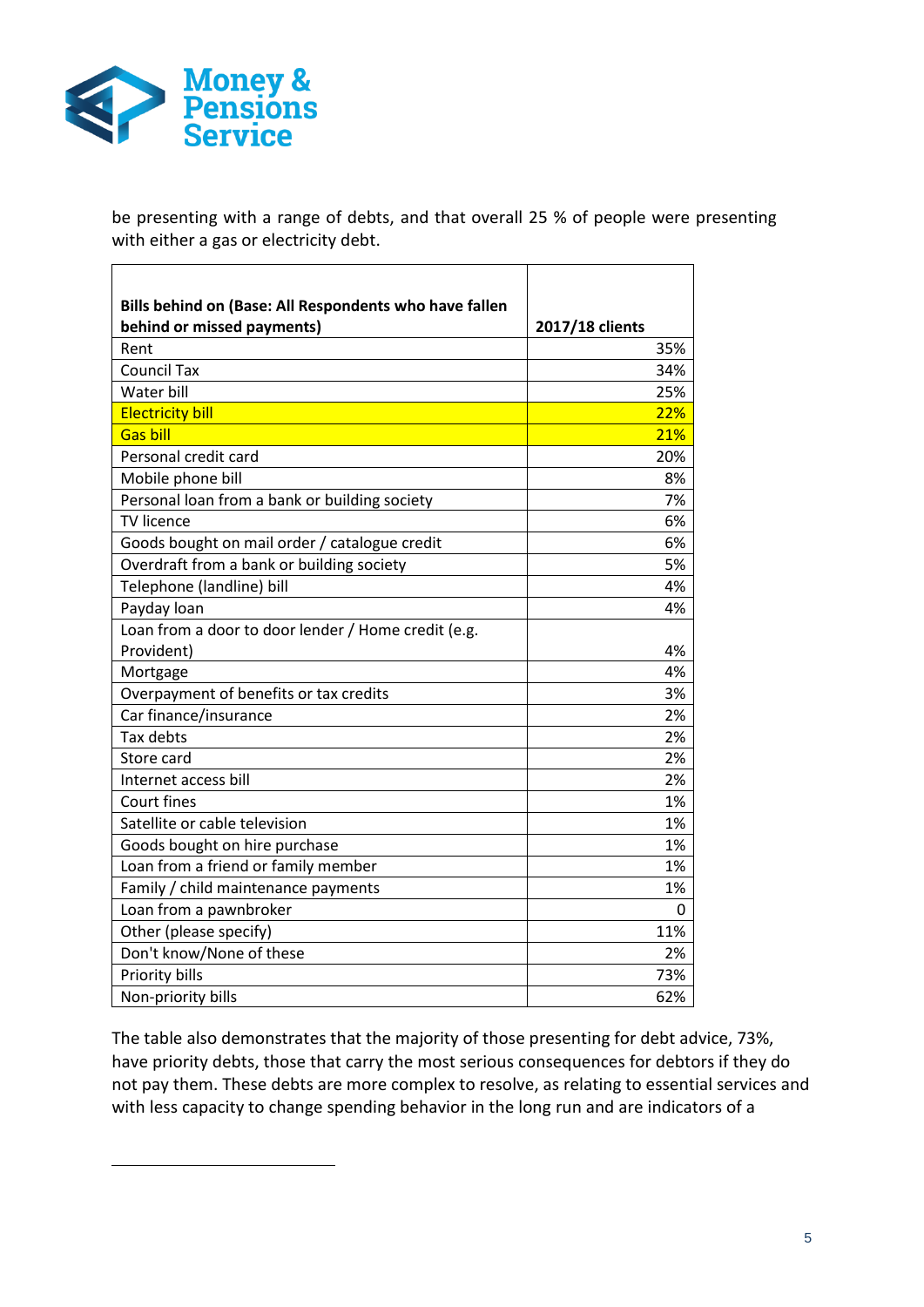

greater prevalence of people who simply have insufficient income to meet their essential needs.

It is striking how this has changed since the 2015/16 data, when those presenting with priority debts were 68%, 5% less than the latest data and the same figure as for nonpriority debts. At that point, 25% of people were presenting with credit card debt, whilst electricity and gas debt were present for 22% and 21 % respectively of those seeking debt advice – a significant 5% increase in energy debts in only two years.

In this context, we emphatically agree that affordability of energy bills and the treatment of consumers who fall into debt should be a priority theme for Ofgem's Consumer Vulnerability Strategy. We welcome the recognition of the factors that are putting more financial pressures on a range of vulnerable and low paid consumers, and that these, accompanied by above inflation price rises of 7.4 percent for electricity and 5.9 per cent in gas in the year to March  $2019<sup>4</sup>$  are making it increasingly difficult for many consumers to afford to pay for energy. The government's recent launch of a consultation on the fuel poverty strategy for England<sup>5</sup> saw Chris Skidmore, at the time interim energy minister recognise that: "*Steady progress is being made, but much more needs to be done to meet the fuel poverty target and end the blight of cold homes*."

In 2018, we surveyed a representative sample of the UK population of nearly 6,000 adults to assess their levels of financial capability and findings included the fact that 48% of the population were finding it a struggle to keep up with bills or credit commitments, are falling behind or have fallen behind with their commitments (41% in 2015) whilst 54% (50% in 2015) find keeping up with bills and commitments a burden. This demonstrates both the scale and increase in the struggles facing consumers.

Our 2018 Financial Capability Survey also found that only 49% of adults were shopping around for better deals in gas and electricity, but only 41% of older people, and much higher for the more affluent 'cushioned' segment of consumers at 55%. Set against this, 70% of people were shopping around for better deals on home and car insurance. With significant savings to be secured from the high value household expenditure that energy bills represent, there is still much more work to be done to both raise awareness of the benefits of switching but also address the barriers that make it less prevalent than in the insurance market. Without this, we will continue to see those with the most to gain from securing better energy deals miss out on this opportunity.

**.** 4

[https://assets.publishing.service.gov.uk/government/uploads/system/uploads/attachment\\_data/file](https://assets.publishing.service.gov.uk/government/uploads/system/uploads/attachment_data/file/790035/QEP_Q4_2018.pdf) [/790035/QEP\\_Q4\\_2018.pdf](https://assets.publishing.service.gov.uk/government/uploads/system/uploads/attachment_data/file/790035/QEP_Q4_2018.pdf)

<sup>5</sup>

[https://assets.publishing.service.gov.uk/government/uploads/system/uploads/attachment\\_data/file](https://assets.publishing.service.gov.uk/government/uploads/system/uploads/attachment_data/file/819606/fuel-poverty-strategy-england-consultation.pdf) [/819606/fuel-poverty-strategy-england-consultation.pdf](https://assets.publishing.service.gov.uk/government/uploads/system/uploads/attachment_data/file/819606/fuel-poverty-strategy-england-consultation.pdf)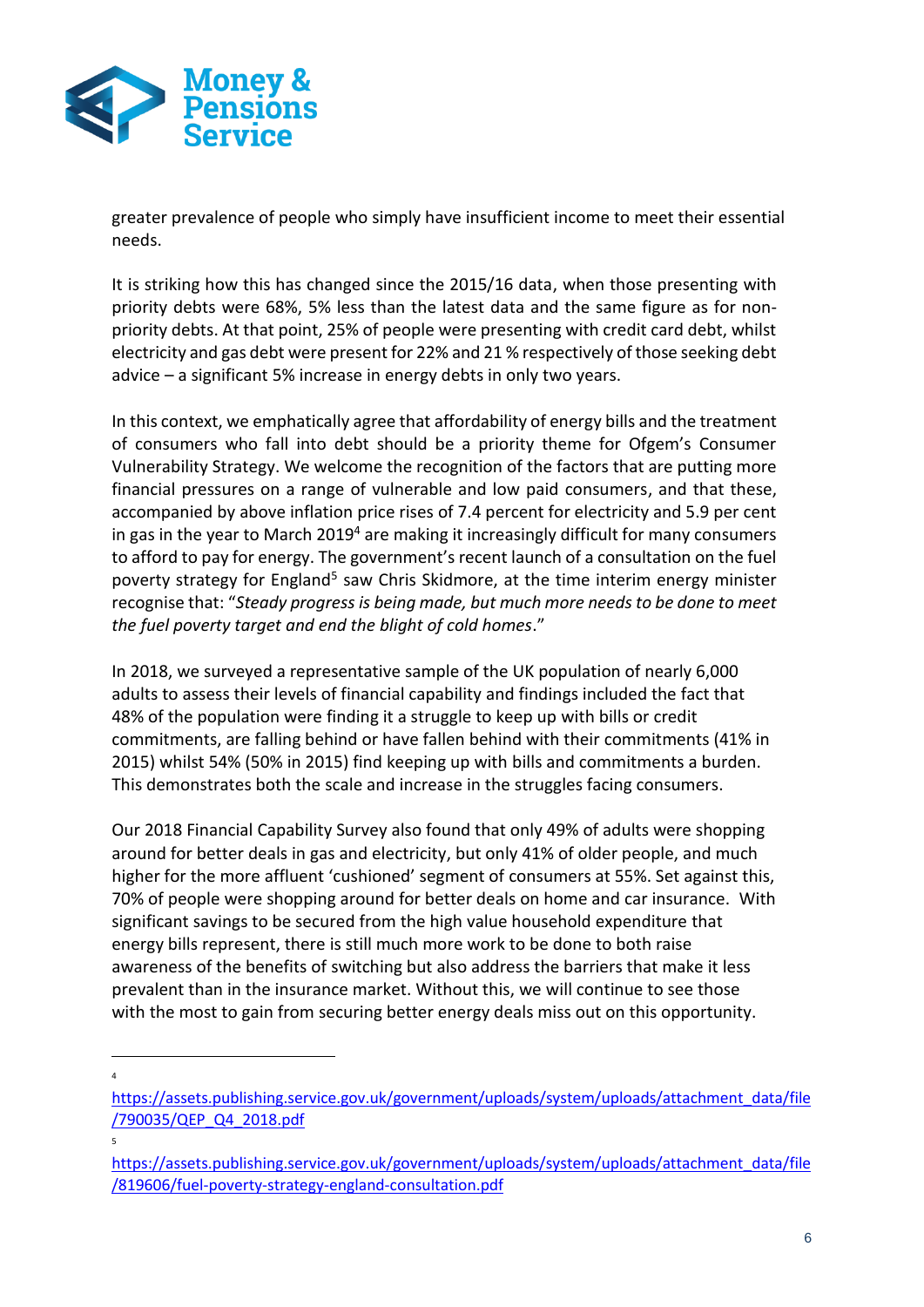

Alongside this work to ensure that the energy market works better for all consumers, we would reiterate the point we made earlier for Ofgem to encourage suppliers to play a more active role in preventative work to support wider consumer financial capability.

For those consumers on the lowest incomes, there continues to be the need for programmes of additional support such as the Warm Homes Discount, but as the national debate on poverty increasingly highlights the plight of families on benefits and low incomes<sup>6</sup>, there needs to be increased focus on reaching those consumers with rebates and additional support. Whilst the current emphasis on the poorest pensioner households is important, it needs to be extended to include other vulnerable groups more consistently.

For those consumers that fall behind with their energy bills and build up debts, we believe that there is much more that the sector can do to support consumers effectively. There has been significant development in the debt sector since Ofgem developed their 'Ability to Pay' principles in 2010. As the Money Advice Service, we collaborated with representatives from the debt advice and creditor sectors to agree on the best format for a Standard Financial Statement (SFS)<sup>7</sup>.

This tool brings greater consistency to debt advice and a smoother transition through the process for consumers, advisers and creditors by creating a universal income and expenditure statement, together with a single set of spending guidelines. It summarises a person's income and outgoings, along with any debts they owe, and provides a single format for financial statements, allowing the debt advice sector and creditors to work together to achieve the right outcomes for people struggling with their finances. Debt advisers using the SFS will prioritise energy debts for repayment ahead of other 'non-priority' debts. Its use will also be required in the forthcoming Statutory Debt Repayment Plan (SDRP)<sup>8</sup>, being introduced by HM Treasury, which energy companies will be subject to.

Going further than the Ofgem principles, it looks at an overview of an individual's debts, recognising that it will be rare for a consumer to only incur debt in one area of their household expenditure. It has been adopted by more than 90% of the debt advice sector and approximately 600 of the 1500 members are creditor organisations who have signed up to recognise and use this as sector leading best practice in their own debt processes. Disappointingly, in the energy supply sector this only includes British Gas and Octopus Energy, and whilst it is good to see them leading the way, we would urge Ofgem to consider

1

<sup>6</sup> <https://socialmetricscommission.org.uk/>

<sup>7</sup> [https://sfs.moneyadviceservice.org.uk/en/what-is-the-standard-financial-statement/public](https://sfs.moneyadviceservice.org.uk/en/what-is-the-standard-financial-statement/public-organisations)**[organisations](https://sfs.moneyadviceservice.org.uk/en/what-is-the-standard-financial-statement/public-organisations)** 

<sup>8</sup>https://assets.publishing.service.gov.uk/government/uploads/system/uploads/attachment\_data/fil e/810058/\_\_\_\_\_\_17June\_CLEAN\_response.pdf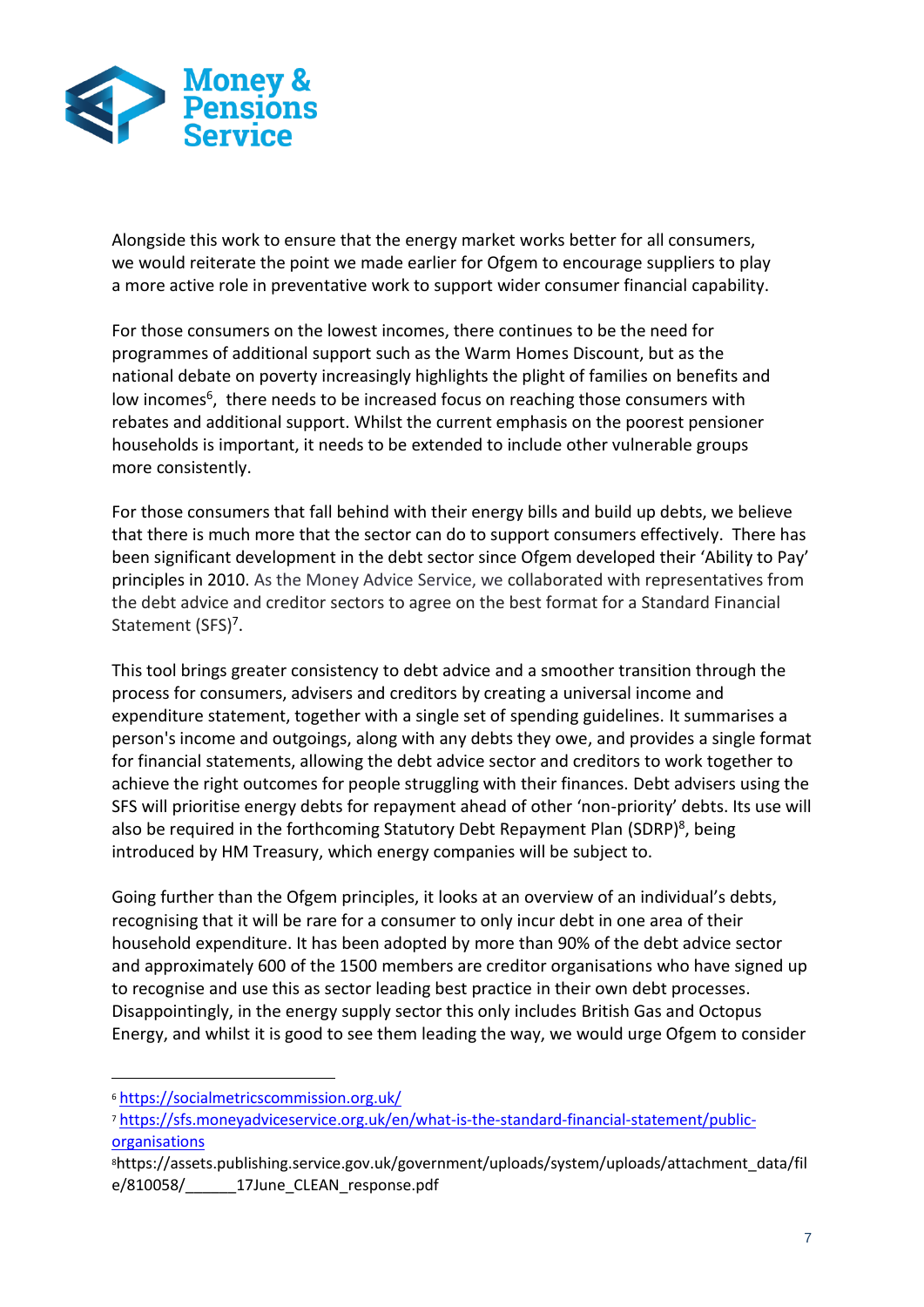

**.** 

embedding this into any revision to the 'Ability to Pay' Principles, particularly given its inclusion within the government's new Statutory Debt Repayment Plan.

The SFS is highlighted as part of our wider recommendations in the strategic creditor toolkit 'Working Collaboratively with Debt Advice Agencies'<sup>9</sup> that we developed as the Money Advice Service. This also sets out how critical it is for creditors to refer their customers in debt to independent 'free to client' debt advice at the earliest appropriate opportunity, and to develop smooth and customer centric referral pathways to maximise the likelihood of take up by consumers. As set out above, debt advice is critical to ensure that a customer's debt repayment arrangements are realistic and affordable, taking into account their wider outgoings, commitments and other debts. Arrangements that do not take a wider view will often fail if consumers do not fully understand the extent of their debts, are under pressure from other creditors or underestimate day to day spend.

Our 2018 evaluation of 'The Economic Impact of Debt Advice' <sup>10</sup> provides significant evidence that aside from the positive impact on individuals, and particularly on improving mental health and addressing financial distress, there is a significant benefit for creditors who refer customers to debt advice. This is a result of improving the recovery rate on problem debt and reducing the costs to creditors in pursuing debtors, estimated in our report as a net benefit of over £135-237 million annually.

Similar findings were also reported in the National Audit Office's recent report into 'Tackling Problem Debt<sup>'11</sup> in September 2018, this recognised utility debts as a growing problem and that "*Evidence shows that good debt collection practice both benefits individuals and boosts collection rates. Common best practice principles include timely assessments of vulnerabilities, affordable repayment plans, and signposting or referring people to debt advice. Research in 2014 estimated that tailored debt advice, support and affordable repayments saved creditors £82 million in a year from 110,000 over-indebted clients, an average saving of £750 per person*."

The social and economic benefits of referring energy customers to debt advice early are clear and the Money and Pensions Service would welcome the opportunity to collaborate with Ofgem to discuss the opportunities to improve outcomes for consumers in debt in the energy sector. We believe that there is significant potential to improve on current approaches in the sector to create improved customer journeys and more support for suppliers to treat customers fairly.

<sup>9</sup> <https://www.moneyadviceservice.org.uk/en/corporate/influencing-creditor-support>

<sup>10</sup> <https://www.moneyadviceservice.org.uk/en/corporate/economicimpactdebtadvice>

<sup>11</sup> <https://www.nao.org.uk/wp-content/uploads/2018/09/Tackling-problem-debt-Summary.pdf>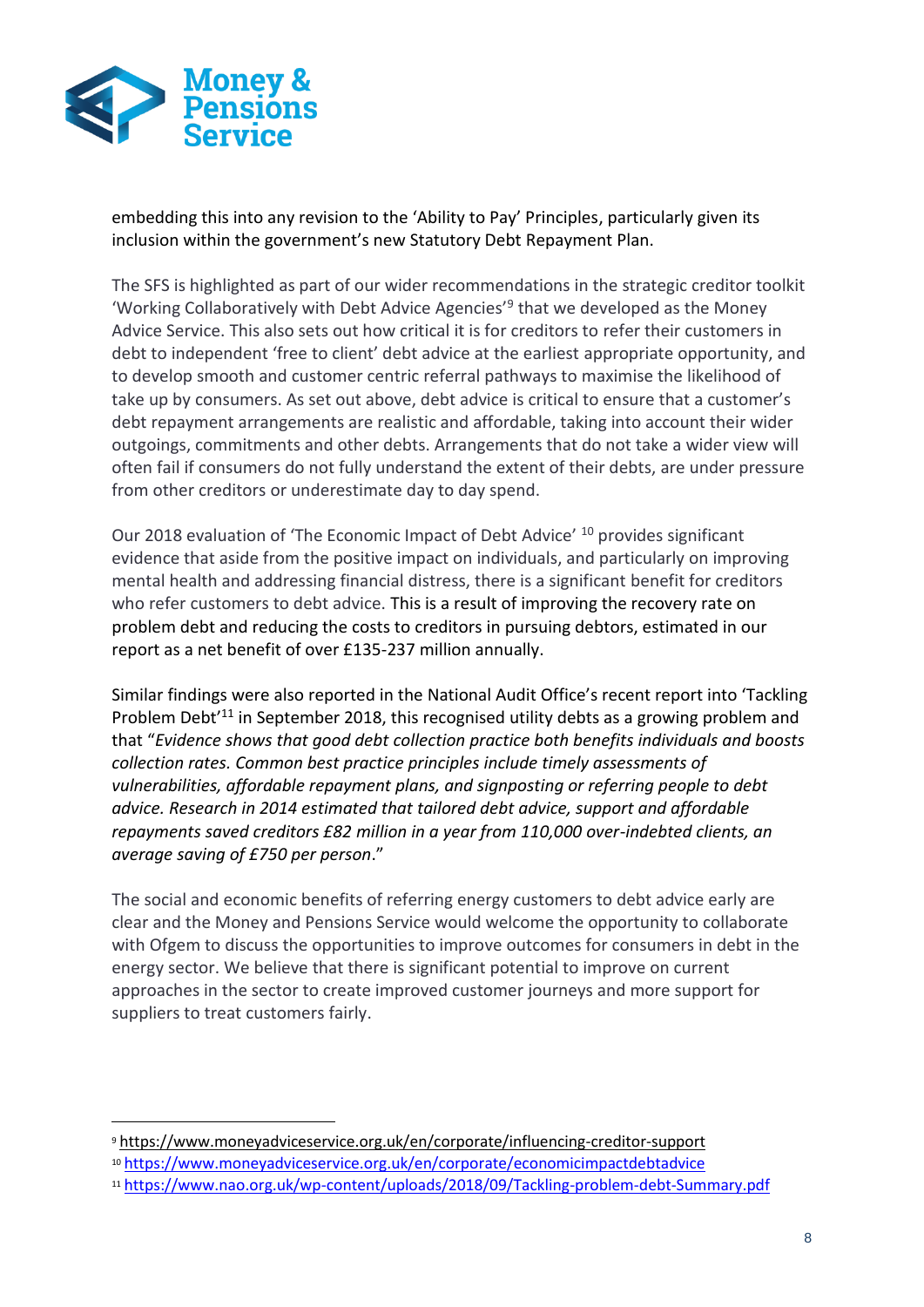

## **Priority Theme 3: Driving significant improvements in customers service for vulnerable groups**

In considering the services provided to new and prospective customers in vulnerable circumstances, we would urge Ofgem to take into account the fact that low levels of financial capability will also make someone in a market like energy vulnerable, particularly as such an essential resource for households.

A low level of financial capability may make it more difficult for consumers to ensure that they are on the best value product for them and stay on the best deal as deals change. It may also mean that the relatively complex bill layout is difficult to understand, and importantly for those not yet connected to a smart meter, there is a high risk of consumers building up energy debt due to reliance on estimated bills. This is a particularly complex market and Ofgem needs to consider vulnerability beyond the characteristics that make someone eligible for the Priority Services Register or those eligible for social tariff support.

## **Priority Theme 4: encouraging positive and inclusive innovation**

We would agree with Ofgem that they need to guard against and monitor the risk that innovation that drives to better services and products in the sector benefits more able consumers at the expense of those who are more vulnerable and cannot access these. There are significant risks of pricing strategies for such products intended to attract and/or retain more profitable customers being cross subsidised by the rest of the customer base, and particularly by those who are less engaged in markets and struggle to secure the best deals.

In this context, those who are less digitally engaged are often particularly at risk, as digital channels are often a prerequisite of the best deals and products, and as highlighted in response to question theme 1, an understanding of the challenges faced by those who are least digitally engaged must underpin Ofgem's approach.

## **Priority Theme 5: working with partners to tackle issues that cut across multiple sectors**

We also welcome the proposal to work across sectors to consider how to support those who may be vulnerable in relation to all regulated markets and have highlighted earlier in relation to debt that an individual is likely to be indebted across a number of creditors so that there needs to be a wider understanding and consistency of approach.

In relation to this theme, we would reiterate the importance of energy suppliers adopting the Standard Financial Statement approach that will address a consumer's financial difficulties across all markets. Several water companies have signed up to this approach but a debt advice agency would have to negotiate differently with an energy supplier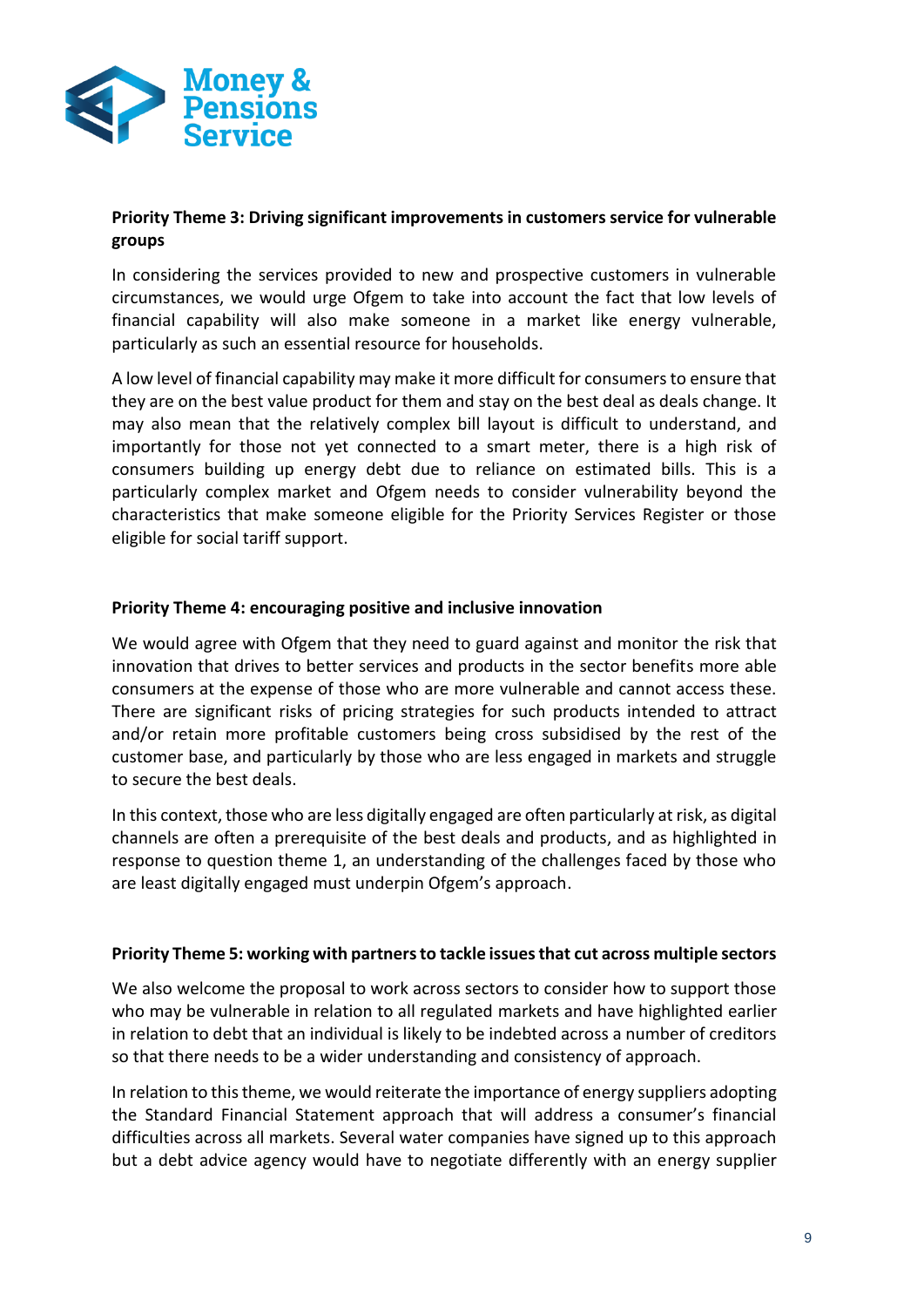

who does not recognise the SFS and the understanding of the other financial commitments the customer may have.

Similarly, whilst many energy suppliers have individual relationships and partnerships with debt advice and money guidance organisations, we believe Ofgem should seek to encourage more standardisation of when and how customers in financial difficulties are referred to debt advice, with an emphasis on the smoothest handover and early intervention built into early debt recovery processes. A more standard approach across regulated sectors would be more likely to be recognised, trusted and followed up by consumers who are often reluctant to seek help.

The Money and Pensions Service are currently developing a new Target Operating Model that will provide enhanced referral routes for creditor for their customers to access a range of 'free to client' debt advice providers. The new approach, likely to be available from 2020, will allow creditors to refer people seeking advice to an appropriate debt advice agency who has capacity. As this develops, MaPS will be keen to work with Ofgem and energy suppliers to maximise the opportunity for customers with energy debts to be able to access support quickly and effectively in this way, and address debts at the earliest opportunity.

In the meantime, we host an independent 'debt advice locator tool'  $12$  that all energy companies, regardless of existing debt advice partners, can refer customers in financial difficulties to in order to access debt advice at the earliest opportunity.

## **Question 4: do you agree with our proposals for the first year of the strategy?**

The proposals for the first year of the strategy appear to focus on the right priorities, assuming that the proposals on the future of the energy retail markets will include consideration of current price protections for more vulnerable consumers.

We would urge Ofgem to ensure that the work to develop an analytical framework to assess the impact of policies on those in vulnerable situations include those consumers with particularly low levels of financial capability as a vulnerability in relation to energy markets. The Money and Pensions Service has a wealth of data and insights on consumer characteristics and segmentation in relation to financial capability, including those with the lowest levels of financial capability that we describe as 'financially struggling' and who represent 19.6% of the population. We attach our segmentation model as Appendix to this submission but would also welcome the opportunity to discuss our insights in more detail with Ofgem.

We would also offer to collaborate in the revision and development of the Ability to Pay principles to reflect the best practice that has been encapsulated in the Standard Financial Statement and our creditor toolkit. As an arm's length body of government

-

<sup>12</sup> <https://www.moneyadviceservice.org.uk/en/tools/debt-advice-locator>